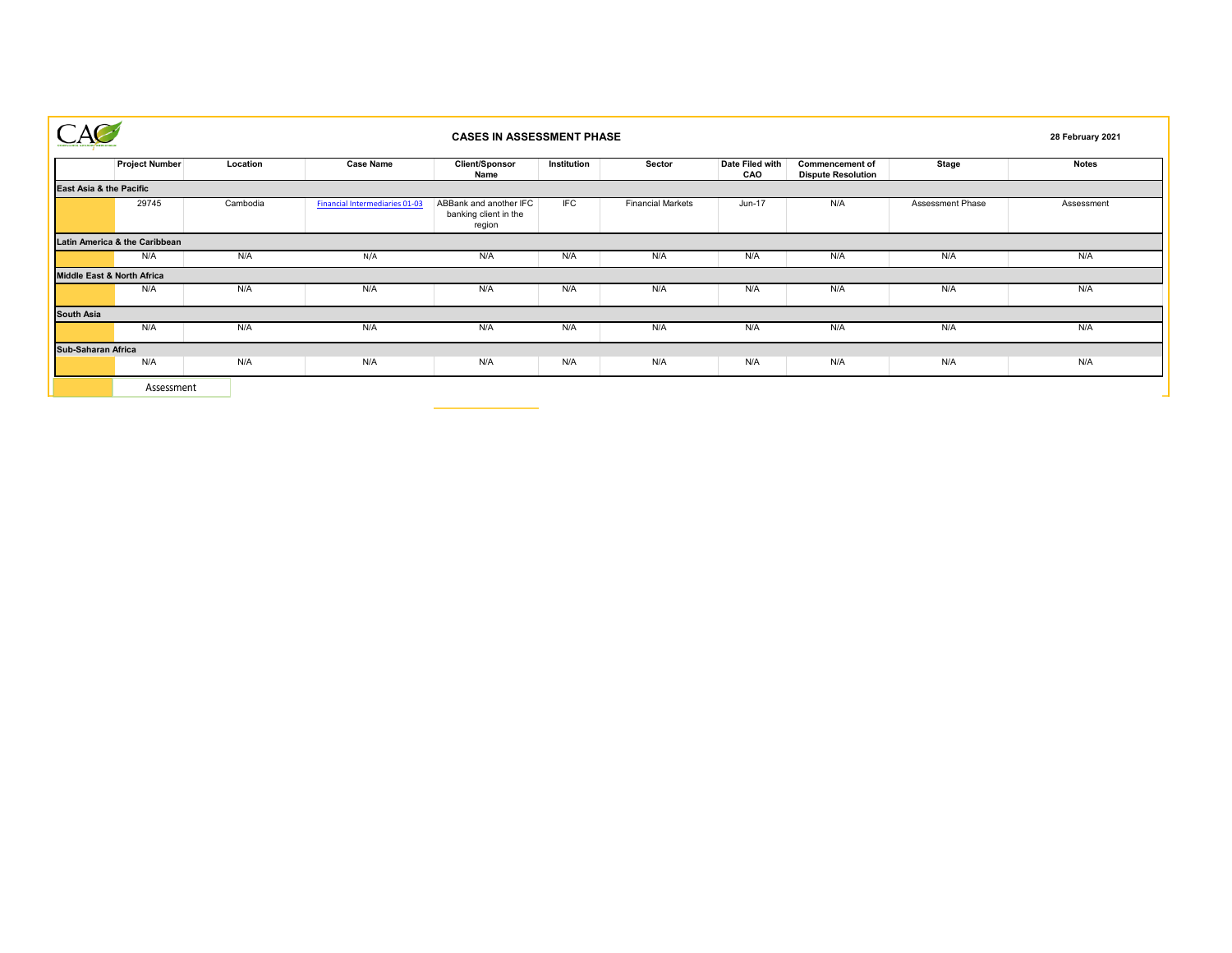|                            |                                                 |            |                                                      |                                            |                         | CASES IN DISPUTE RESOLUTION OR DISPUTE RESOLUTION MONITORING PHASE |                        |                                                     |                           | 28 February 2021                                                            |
|----------------------------|-------------------------------------------------|------------|------------------------------------------------------|--------------------------------------------|-------------------------|--------------------------------------------------------------------|------------------------|-----------------------------------------------------|---------------------------|-----------------------------------------------------------------------------|
|                            | <b>Project Number</b>                           | Location   | <b>Case Name</b>                                     | <b>Client Name</b>                         | Institution             | Sector                                                             | Date Filed with<br>CAO | <b>Commencement of</b><br><b>Dispute Resolution</b> | <b>Stage</b>              | <b>Notes</b>                                                                |
| East Asia & The Pacific    |                                                 |            |                                                      |                                            |                         |                                                                    |                        |                                                     |                           |                                                                             |
|                            | 37920, 41043.<br>39020, 38038                   | Cambodia   | <b>TPBank and VPBank-01/Ratanakiri</b><br>Province   | <b>TPBank and VPBank</b>                   | IFC                     | <b>Commercial Banking</b>                                          | Mar-19                 | Jan-20                                              | <b>Dispute Resolution</b> | Dispute resolution process<br>(Merged with VEIL II-01)                      |
|                            | 20926                                           | Cambodia   | VEIL II-01/Ratanakiri Province                       | Dragon Capital Group                       | IFC                     | FI.                                                                | Feb-14                 | May-14                                              | <b>Dispute Resolution</b> | Dispute resolution process<br>(Merged with TPBank<br>$J$ Unneal, $\Delta J$ |
|                            | 32208                                           | Indonesia  | Wings-01/Long Beluah and Long<br>lian                | <b>Wings Group</b>                         | IFC                     | Agribusiness                                                       | Nov-18                 | Sep-19                                              | <b>Dispute Resolution</b> | Dispute resolution process                                                  |
| Europe & Central Asia      |                                                 |            |                                                      |                                            |                         |                                                                    |                        |                                                     |                           |                                                                             |
|                            | 38266, 30893,<br>32024, 35062,<br>33596, 27615, | Uzbekistan | Indorama Kokand/Hamkor Bank-01                       | Indorama Kokand Textile<br>and Hamkor Bank | <b>IEC</b>              | Manufacturing                                                      | Jun-16                 | Mar-18                                              | <b>Dispute Resolution</b> | Dispute resolution process                                                  |
|                            | Latin America & The Caribbean                   |            |                                                      |                                            |                         |                                                                    |                        |                                                     |                           |                                                                             |
|                            | 43308                                           | Brazil     | Brazil: Valor-01/                                    | Valor Venture Partners<br>Management, LLC. | IFC                     | Venture Capital Fund                                               | Mar-21                 | Aug-21                                              | <b>Monitoring Phase</b>   | <b>Dispute Resolution</b>                                                   |
|                            | 28492                                           | Colombia   | Colombia: Alqueria-01/Cajicá                         | Alqueria                                   | IFC                     | Agribusiness                                                       | Apr-13                 | Sep-13                                              | <b>Monitoring Phase</b>   | Monitoring and implementation                                               |
|                            | 34687                                           | Haiti      | Grupo M and CODEVI II-01                             | Grupo M and CODEVI II                      | IFC                     | Garment and Apparel                                                | Mar-20                 | Jan-21                                              | <b>Dispute Resolution</b> | <b>Dispute Resolution</b>                                                   |
|                            | 32253                                           | Nicaragua  | Ingenio Montelimar-01/<br><b>Montelimar Environs</b> | Corporacion Montelimar<br>SA               | <b>IFC</b>              | Agribusiness                                                       | Oct-15                 | Feb-16                                              | <b>Monitoring Phase</b>   | Monitoring and implementation                                               |
| Middle East & North Africa |                                                 |            |                                                      |                                            |                         |                                                                    |                        |                                                     |                           |                                                                             |
|                            | 32390                                           | Morocco    | Zalagh-01/Tiddas                                     | <b>ZALAR Holdings SA</b>                   | IFC                     | Poultry Farming                                                    | Mar-16                 | Nov-16                                              | Monitoring Phase          | Monitoring and implementation                                               |
|                            | 43466                                           | Yemen      | Yemen/HSA Foods 01                                   | Hayel Saeed Anam<br>(HSA) Group            | IFC                     | <b>Grain Processing</b>                                            | Apr-21                 | <b>Nov-21</b>                                       | <b>Dispute Resolution</b> | Dispute resolution process                                                  |
| Sub-Saharan Africa         |                                                 |            |                                                      |                                            |                         |                                                                    |                        |                                                     |                           |                                                                             |
|                            | 26014                                           | Guinea     | <b>Guinea/ Nedbank Tier II-</b><br>01/Kintinian      | Nedbank Group Ltd.                         | IFC                     | <b>Financial Markets</b>                                           | Apr-17                 | Dec-17                                              | <b>Dispute Resolution</b> | Dispute resolution process                                                  |
|                            | 34203                                           | Guinea     | CBG-01/Sangaredi                                     | Compagnie des Bauxites<br>de Guinée (CBG)  | <b>IFC</b>              | All other metal                                                    | Feb-19                 | Aug-19                                              | <b>Dispute Resolution</b> | Dispute resolution process                                                  |
|                            | 29197                                           | Togo       | Togo LCT-02/Lomé                                     | Société Lomé Container<br>Terminal         | <b>IFC</b>              | Infrastructure                                                     | Feb-18                 | Aug-18                                              | <b>Dispute Resolution</b> | Dispute resolution process                                                  |
|                            | 32171                                           | Kenya      | <b>Bridge International Academies-</b><br>02/Kenya   | <b>Bridge International</b><br>Academies   | IFC                     | <b>Education Services</b>                                          | Feb-20                 | Oct-20                                              | <b>Dispute Resolution</b> | Dispute resolution process                                                  |
|                            | 32171                                           | Kenya      | <b>Bridge International Academies-</b><br>03/Kenya   | <b>Bridge International</b><br>Academies   | IFC                     | <b>Education Services</b>                                          | Feb-20                 | $Jan-21$                                            | <b>Dispute Resolution</b> | Dispute resolution process                                                  |
|                            | 26510                                           | Kenya      | Delonex and Africa Oil-01/ Kerio<br>Valley           | Delonex Energy Limited<br>and Africa Oil   | IFC                     | Oil and Gas Exploration                                            | Aug-19                 | Oct-20                                              | <b>Dispute Resolution</b> | Dispute resolution process                                                  |
|                            |                                                 |            |                                                      |                                            |                         |                                                                    |                        |                                                     |                           |                                                                             |
|                            | <b>DR Process</b>                               |            | Monitoring<br>Closed                                 |                                            |                         |                                                                    |                        |                                                     |                           |                                                                             |
|                            |                                                 |            |                                                      |                                            | <b>COMPLIANCE CASES</b> |                                                                    |                        |                                                     |                           | 28 February 2021                                                            |
|                            | <b>Project Number</b>                           | Location   | <b>Case Name</b>                                     | <b>Client Name</b>                         | Institution             | Sector                                                             | Date Filed with        | Date Transferred to                                 | <b>Stage</b>              | <b>Notes</b>                                                                |

**CAO**

**Compliance**

 $\overline{a}$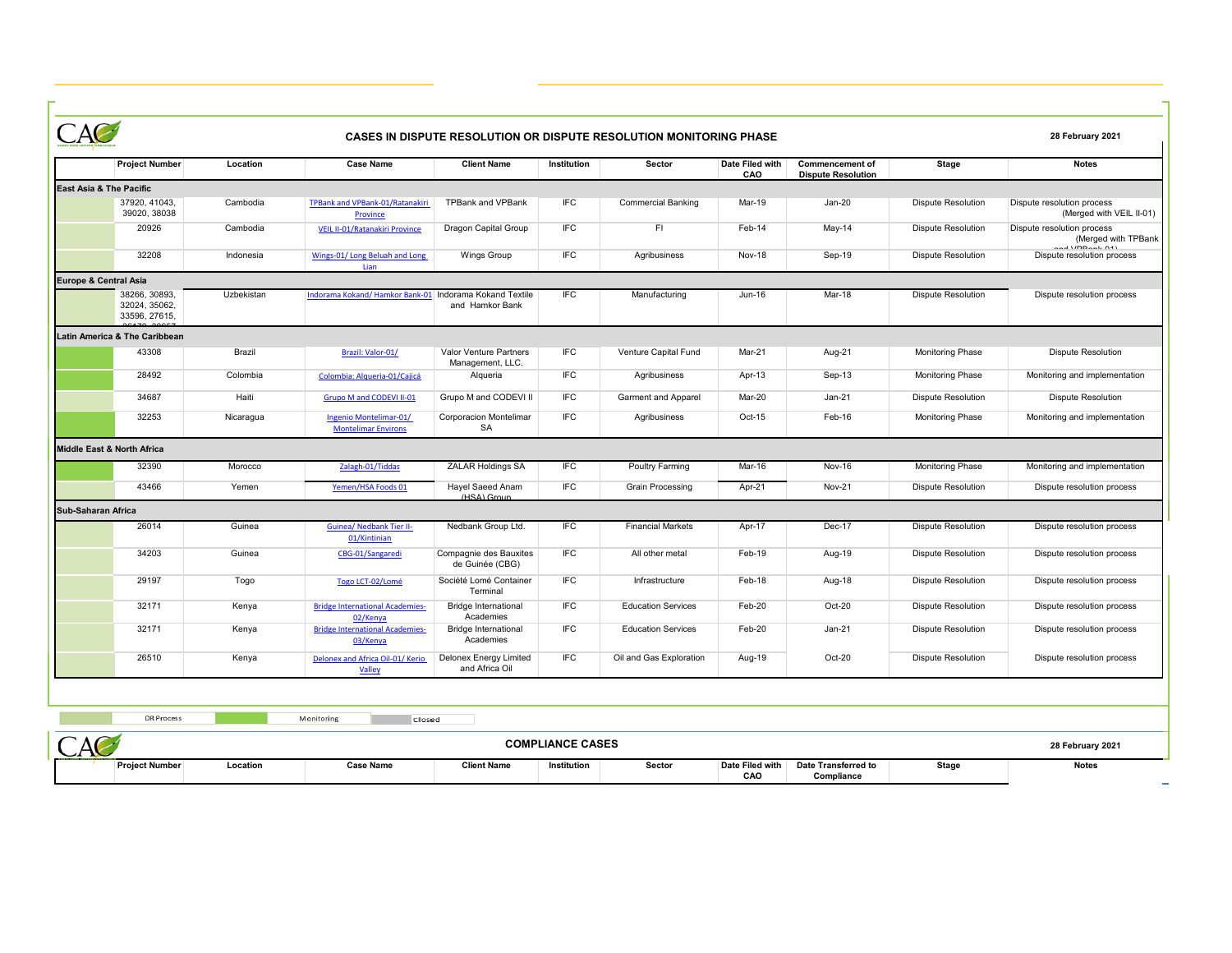|                               | <b>East Asia &amp; The Pacific</b> |             |                                                                    |                                                   |             |                                                    |                     |               |               |                                                |  |
|-------------------------------|------------------------------------|-------------|--------------------------------------------------------------------|---------------------------------------------------|-------------|----------------------------------------------------|---------------------|---------------|---------------|------------------------------------------------|--|
|                               | 35461                              | Indonesia   | <b>PSBC-01</b>                                                     | Financial Intermediary                            | IFC         | <b>Financial Markets</b>                           | Oct-19              | Jan-22        | Appraisal     | Appraisal                                      |  |
|                               | 30235, 32853<br>34115, 37489       | Philippines | <b>Rizal Commercial Banking</b>                                    | <b>Rizal Commercial</b>                           | <b>IFC</b>  | <b>Financial Markets</b>                           | Oct-17              | Oct-19        | Investigation | Investigation                                  |  |
| Europe & Central Asia         |                                    |             | <b>Corporation (RCBC)-01</b>                                       | <b>Banking Corporation</b>                        |             |                                                    |                     |               |               |                                                |  |
|                               | 30979                              | Albania     | Enso Albania-01/Lengarica                                          | Enso Hydro                                        | IFC         | Renewable Energy                                   | Jun-15              | Feb-16        | Monitoring    | Monitoring                                     |  |
|                               |                                    |             |                                                                    |                                                   |             |                                                    |                     |               |               |                                                |  |
|                               | 31990                              | Ukraine     | Axzon-01/Halych and Kalush                                         | Axzon                                             | <b>IFC</b>  | Agribusiness                                       | Feb-14              | Mar-17        | Investigation | Investigation                                  |  |
|                               | 34041                              | Ukraine     | MHP-01/Vinnytsia                                                   | Myronivsky Khliboprodukt<br>Publichne AT          | <b>IFC</b>  | Agribusiness                                       | <b>Jun-18</b>       | Jan-19        | Appraisal     | Appraisal                                      |  |
|                               | 33435, 37781,<br>601447            | Georgia     | AGL-01/Makhalakidzeebi                                             | Adjaristsqali Georgia LLC                         | <b>IFC</b>  | Infrastructure                                     | Feb-18              | Nov-20        | Investigation | Investigation                                  |  |
|                               | 12315                              |             |                                                                    |                                                   | <b>MIGA</b> |                                                    |                     |               |               |                                                |  |
| Latin America & The Caribbean |                                    |             |                                                                    |                                                   |             |                                                    |                     |               |               |                                                |  |
|                               | 31632                              | Chile       | Alto Maipo-01/Cajon del Maipo                                      | Alto Maipo SpA                                    | IFC         | Infrastructure                                     | Jan-17              | Oct-17        | Monitoring    | Monitoring                                     |  |
|                               |                                    |             |                                                                    |                                                   |             |                                                    |                     |               |               | (Alto Maipo 01 & 02 merged)                    |  |
|                               | 31632                              | Chile       | Alto Maipo-02/Cajon del Maipo                                      | Alto Maipo SpA                                    | <b>IFC</b>  | Infrastructure                                     | $Jul-17$            | Dec-17        | Monitoring    | Monitoring<br>(Alto Maipo 01 & 02 merged)      |  |
|                               | 26031                              | Guatemala   | CIFI-01/Santa Cruz                                                 | CIFI                                              | <b>IFC</b>  | Infrastructure                                     | $Jul-15$            | May-16        | Monitoring    | Monitoring                                     |  |
|                               | 31458                              | Guatemala   | Real LRIF-01/Coban                                                 | Real LRIF                                         | <b>IFC</b>  | Financial Intermediary                             | Oct-14              | Jun-15        | Monitoring    | Monitoring                                     |  |
|                               |                                    |             |                                                                    |                                                   |             |                                                    |                     |               |               |                                                |  |
|                               | 602084                             | Panama      | PL IV-01/Multiple Locations                                        | <b>ETESA</b>                                      | <b>IFC</b>  | <b>Advisory Services</b>                           | Jun-18              | Apr-19        | Investigation | Investigation                                  |  |
|                               | Middle East & North Africa         |             |                                                                    |                                                   |             |                                                    |                     |               |               |                                                |  |
|                               | 27022                              | Egypt       | Alex Dev-01/Wadi al-Qamar                                          | Alexandria Development<br>Limited (ADL)           | IFC         | Manufacturing                                      | Apr-15              | May-16        | Monitoring    | Monitoring                                     |  |
|                               | 27022                              | Egypt       | Alex Dev Ltd-02/Beni Suef                                          | Alexandria Development<br>Limited (ADL)           | <b>IFC</b>  | Manufacturing                                      | Feb-17              | <b>Jun-18</b> | Investigation | Investigation<br>(Alex Dev Ltd. 02 & 03        |  |
|                               | 27022                              | Egypt       | Alex Dev Ltd-03/Beni Suef                                          | Alexandria Development<br>Limited (ADL)           | <b>IFC</b>  | Manufacturing                                      | Apr-17              | Oct-17        | Investigation | Investigation<br>(Alex Dev Ltd. 02 & 03        |  |
|                               | 35349                              | Jordan      | Daehan Wind Power Company -<br>01/Tafila                           | Daehan Wind Power<br>Company                      | <b>IFC</b>  | Wind Power - Renewable<br><b>Energy Generation</b> | <b>Jun-20</b>       | Dec-20        | Appraisal     | المممعم<br>Appraisal                           |  |
|                               | 39339                              | Jordan      | Masdar Baynouna-01/East Amman                                      | Masdar Jordan                                     | <b>IFC</b>  | Solar - Renewable Energy<br>Generation             | Feb-20              | Sep-20        | Appraisal     | Appraisal                                      |  |
| South Asia                    |                                    |             |                                                                    |                                                   |             |                                                    |                     |               |               |                                                |  |
|                               | 26237                              | India       | India Infrastructure Fund-                                         | India Infrastructure Fund                         | <b>IFC</b>  | Finance & Insurance                                | Apr-11              | Mar-13        | Monitoring    | Monitoring<br>(Tata Tea 01 & 02 merged)        |  |
|                               | 25074                              | India       | 01/Dhenkanal District<br>Tata Tea-01/CAO Vice President<br>Request | Tata Tea                                          | <b>IFC</b>  | Agribusiness                                       | CAO VP<br>Initiated | May-12        | Monitoring    | Monitoring<br>(Tata Tea 01 & 02 merged)        |  |
|                               | 25074                              | India       | TataTea-02/Assam                                                   | Amalgamated Plantations<br><b>Private Limited</b> | <b>IFC</b>  | Agribusiness                                       | Feb-13              | <b>Nov-13</b> | Monitoring    | Monitoring<br>(Tata Ultra Mega 01 & 02 merged) |  |
|                               | 25797                              | India       | Tata Ultra Mega-01/Mundra and                                      | Coastal Gujarat Power<br>Limited                  | <b>IFC</b>  | Power                                              | Jun-11              | Feb-12        | Monitoring    | Monitoring                                     |  |
|                               | 25797                              | India       | Anjar<br>Tata Ultra Mega-02/Tragadi Village                        | Coastal Gujarat Power                             | <b>IFC</b>  | Power                                              | Apr-16              | May-17        | Monitoring    | (Tata Ultra Mega 01 & 02 merged)<br>Monitoring |  |
|                               | 34628                              | India       | India / Shapoorji Pallonji-01/Pune                                 | Limited<br>Shapoorji Pallonji                     | <b>IFC</b>  | <b>Construction and Real Estate</b>                | $Dec-20$            | Oct-21        | Appraisal     | Appraisal                                      |  |
|                               |                                    |             |                                                                    |                                                   |             |                                                    |                     |               |               |                                                |  |
|                               | 36008                              | Pakistan    | Karot Hydro-02/Jhelum River                                        | Karot Power Company<br>Limited (KPCL)             | <b>IFC</b>  | Infrastructure                                     | Aug-19              | Dec-20        | Investigation | Investigation<br>(Karot 02 & Karot 03 merged)  |  |
|                               | 36008                              | Pakistan    | Karot Hydro-03/Jhelum River                                        | Karot Power Company<br>Limited (KPCL)             | <b>IFC</b>  | Infrastructure                                     | <b>Jul-20</b>       | Apr-21        | Investigation | Investigation<br>(Karot 02 & Karot 03 merged)  |  |
|                               | <b>Sub-Saharan Africa</b>          |             |                                                                    |                                                   |             |                                                    |                     |               |               |                                                |  |
|                               | 33385                              | Kenya       | Bidco Bev. & Det.-01/Thika                                         | <b>Bidco Africa Limited</b>                       | <b>IFC</b>  | Manufacturing                                      | Jun-16              | Dec-16        | Monitoring    | Monitoring<br>(Bidco 01 & 04 merged)           |  |
|                               | 33385                              | Kenya       | Bidco Bev. & Det.-04/Thika                                         | <b>Bidco Africa Limited</b>                       | <b>IFC</b>  | Manufacturing                                      | May-17              | Mar-18        | Monitoring    | Monitoring<br>(Bidco 01 & 04 merged)           |  |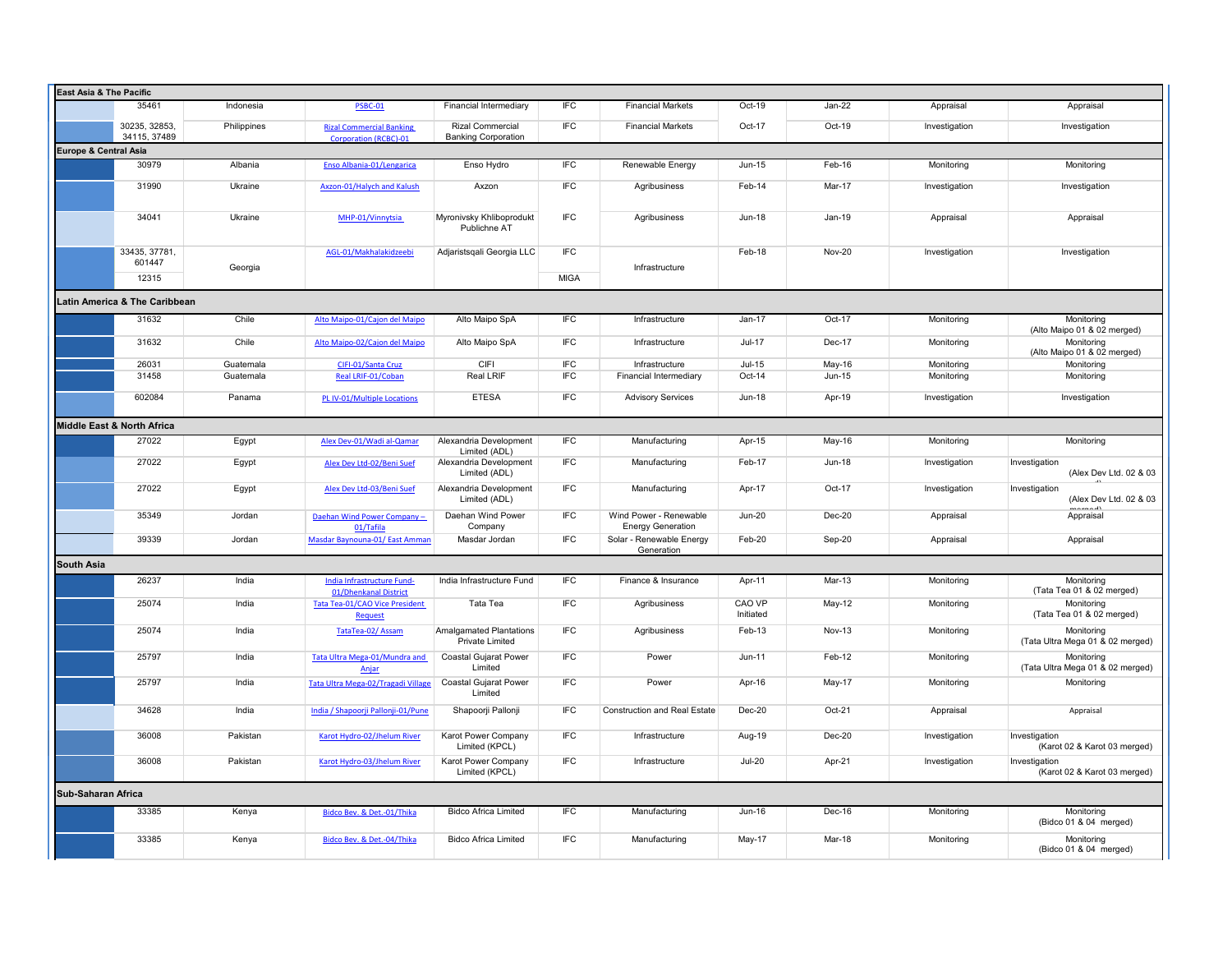|                      | 32171                        | Kenya         | <b>Bridge International Academies-</b><br>01/Kenya           | New Globe Schools Inc.                          | IFC         | <b>Education Services</b> | <b>Jul-18</b> | Apr-19   | Investigation | Investigation                                   |
|----------------------|------------------------------|---------------|--------------------------------------------------------------|-------------------------------------------------|-------------|---------------------------|---------------|----------|---------------|-------------------------------------------------|
|                      | 26510                        | Liberia       | <b>Salala Rubber Corporarion (SRC)-</b><br>01/Margibi & Bong | Salala Rubber<br>Corporation (SRC)              | <b>IFC</b>  | <b>Natural Fibers</b>     | May-19        | Mar-20   | Investigation | Investigation                                   |
|                      | 30967, 40420                 | Nigeria       | Eleme Fertilizer-01/Port Harcourt                            | Indorama Eleme Fertilizer<br>and Chemicals Ltd. | <b>IFC</b>  | Chemicals                 | Apr-18        | Feb-19   | Monitoring    | Monitoring                                      |
|                      | 24803                        | South Africa  | Lonmin-02/Marikana                                           | Lonmin Platinum Group<br><b>Metals Project</b>  | <b>IFC</b>  | Mining                    | Jun-15        | $May-17$ | Investigation | Investigation                                   |
|                      | 29197                        | Togo          | Togo LCT-01/Lomé                                             | Société Lomé Container<br>Terminal              | <b>IFC</b>  | Infrastructure            | Mar-15        | Aug-15   | Monitoring    | Monitoring                                      |
|                      | 24408 (IFC) &<br>6732 (MIGA) | Uganda        | Bujagali Energy - 04/Bujagali                                | Bujagali Energy Ltd                             | <b>IFC</b>  | Infrastructure            | Mar-11        | Dec-13   | Monitoring    | Monitoring                                      |
|                      |                              |               |                                                              | <b>World Power Holdings</b>                     | <b>MIGA</b> |                           |               |          |               | (Bujagali 04, 06, 07 & 08 merged)               |
|                      | 24408 (IFC) &<br>6732 (MIGA) | Uganda        | Bujagali Energy - 06/Bujagali                                | Bujagali Energy Ltd                             | <b>IFC</b>  | Infrastructure            | Apr-13        | Nov-14   | Monitoring    | Monitoring<br>(Bujagali 04, 06, 07 & 08 merged) |
|                      |                              |               |                                                              | <b>World Power Holdings</b>                     | <b>MIGA</b> |                           |               |          |               |                                                 |
|                      | 24408 (IFC) &                | Uganda        | Bujagali Energy -07/Bujagali                                 | Bujagali Energy Ltd                             | <b>IFC</b>  | Infrastructure            | Feb-15        | May-16   | Monitoring    | Monitoring<br>(Bujagali 04, 06, 07 & 08 merged) |
|                      | 6732 (MIGA)                  |               |                                                              | <b>World Power Holdings</b>                     | <b>MIGA</b> |                           |               |          |               |                                                 |
|                      | 24408 (IFC) &<br>6732 (MIGA) | Uganda        | Bujagali Energy-08/Bujagali                                  | Bujagali Energy Ltd                             | <b>IFC</b>  | Infrastructure            | Jun-17        | Mar-18   | Monitoring    | Monitoring                                      |
|                      |                              |               |                                                              | World Power Holdings                            | <b>MIGA</b> |                           |               |          |               | (Bujagali 04, 06, 07 & 08 merged)               |
| <b>Multiregional</b> |                              |               |                                                              |                                                 |             |                           |               |          |               |                                                 |
|                      | Multi                        | World         | Financial Intermediaries-01/CAO                              | <b>IFC Financial Markets</b>                    | <b>IFC</b>  | Financial Intermediary    | CAO VP        | Jun-11   | Monitoring    | Monitoring                                      |
| Appraisal            |                              | Investigation | Closed<br>Monitoring                                         |                                                 |             |                           |               |          |               |                                                 |
|                      |                              |               |                                                              |                                                 |             |                           |               |          |               |                                                 |
|                      |                              |               |                                                              |                                                 |             |                           |               |          |               |                                                 |